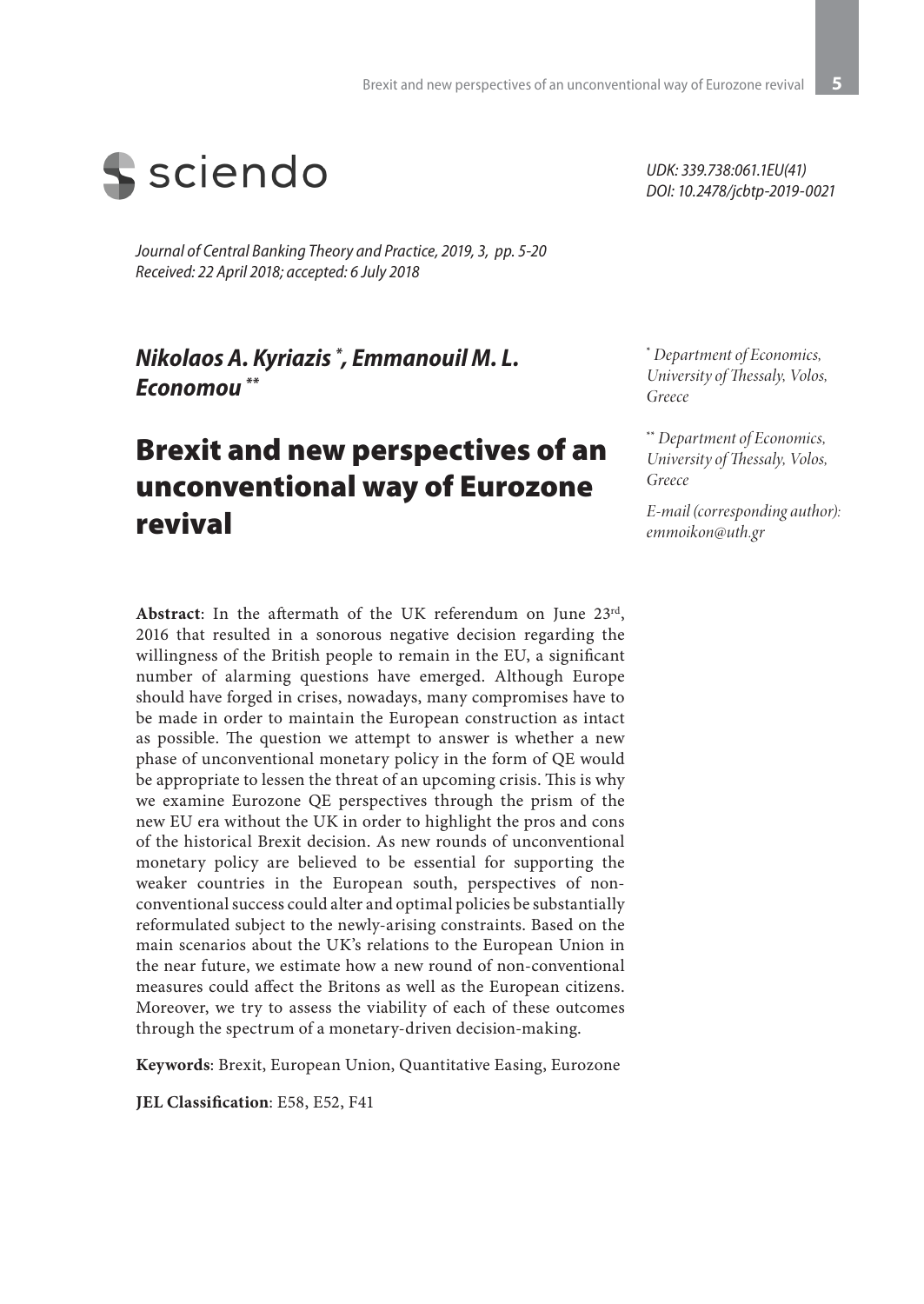#### **1. Introduction**

There is a growing tendency among economic agents to argue that harsh economic shocks - such as the result of the recent referendum in the UK that is taking Britain out of the European Union (EU) - render unconventional monetary policies more necessary than before. This holds because of the UK being large and important enough to create an upheaval on a European, or even a global scale, due to its systemic importance in the financial and economic sectors.

Brexit was a real shock to many scholars, economists and political thinkers. Many of them thought that it might be only the tip of the iceberg: once the door opened it might lead to many EU countries to follow the British path for a variety of socio-economic reasons (Grexit - Greece, Nexit - Netherlands etc.).

However, some others believe that Brexit may give the EU the opportunity to increase its coherence since the UK was always between the European and Anglo-Saxon road and they argued that sometime in the future, which is now, the British would finally decide to choose sides. If this belief is true, it may mean that Brexit was a phenomenon that took place for a specific set of historical and socio-economic reasons. Once Brexit happened, many *Euroscepticists* demanded referendums to be held in their countries for the same reasons.<sup>1</sup> Would the same happen in France and the Netherlands, two historically strong "pillars" of European unification? Furthermore, southern EU countries (Spain, Portugal, Italy, Cyprus) as well as other members, are facing much discomfort by the European Union's economic policies.

This paper is an attempt to answer whether a new phase of unconventional monetary policy in the form of QE would be appropriate to lessen the threat of an upcoming crisis. Unconventional monetary policymaking in the UK and the Eurozone has been the centre of a proliferating bulk of academic studies such as in Kyriazis (2017) and Kyriazis and Economou (2017). The paper is organized as follows: Section 2 describes the main policy scenarios about the relation of the UK with the European Union after the Brexit decision. Section 3 concerns how the monetary policy of the UK and the EU could alter due to Brexit. In Section 3, a detailed description of QE-related perspectives in the UK as well as in the Eurozone under the new Brexit-led constraints is given, in order for a clearer

http://www.nltimes.nl/2016/06/24/wake-brexit-vote-wilders-calls-dutch-nexit/

<sup>1</sup> http://metro.co.uk/2016/06/24/could-nexit-follow-brexit-dutch-mp-calls-for-referendum-5964035/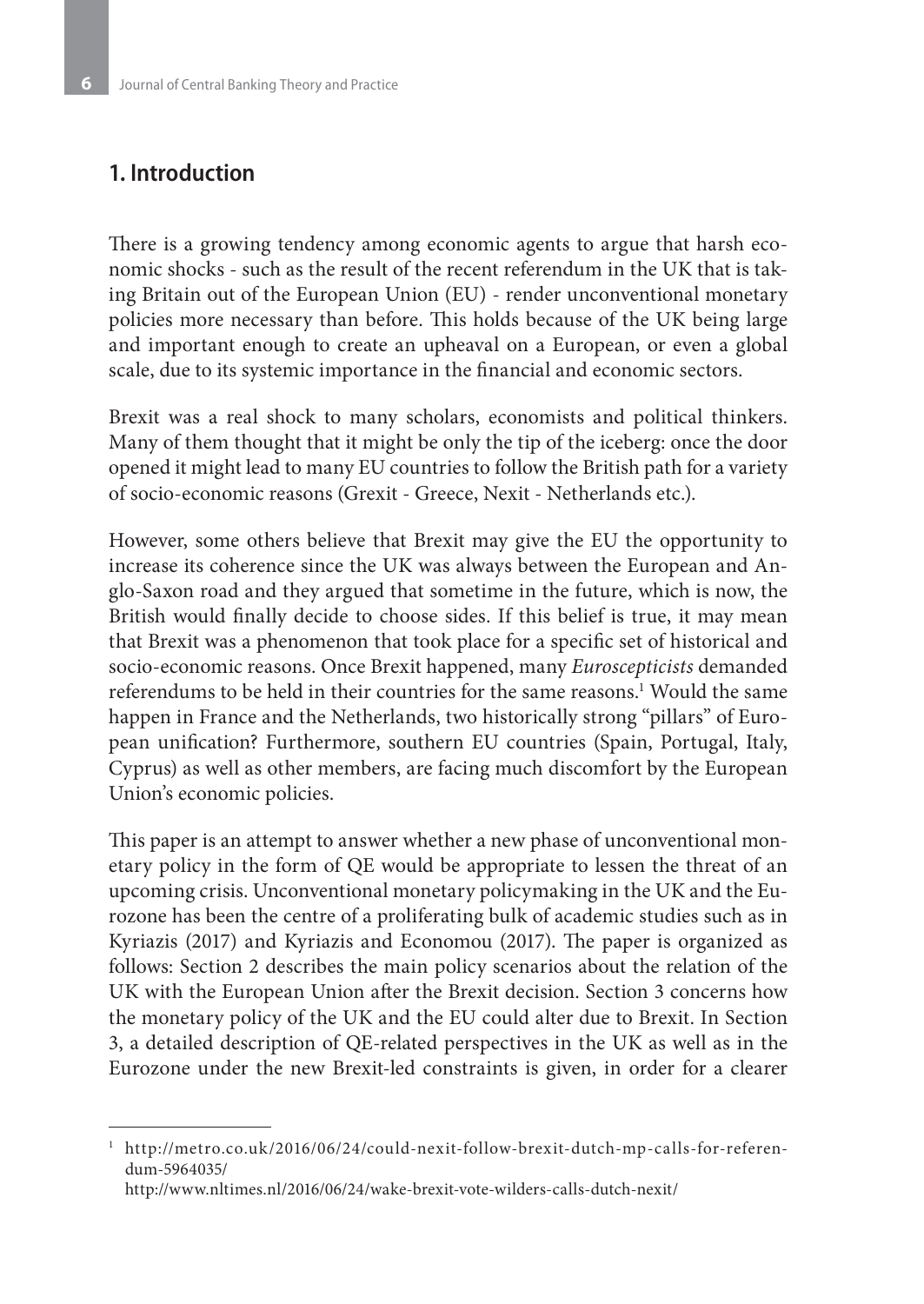picture of the most or less probable scenarios in the near or more distant future to be presented. Section 4 analyses further the issue of the UK connection to the EU and QE perspectives. Finally, conclusions about the post-Brexit newly-arising era are made in Section 5.

### **2. Will Brexit alter the character of UK and the EU strategies concerning monetary issues?**

Just after the result of the referendum was publicized, the Bank of England announced that it had an excessive contingency plan and was working closely with the HM Treasury. The expensive imports from now on will impose inflationary pressures that might work as an impediment to the abrupt downfall of the sterling exchange rate. The sterling devaluation as a consequence of Brexit has nothing to do with a reduced intrinsic value in the current fiat money environment, but with a lower credibility on the part of British authorities.

This is derived from the surge in unreliability of the latter, as exiting the EU forms a major step back, and this decision has induced a great level of extra volatility in the UK financial market. This is in contrast to the higher stability in the UK's financial markets that recent institutional reforms have brought about such as the formation of the Monetary Policy Committee (MPC), according to Nasir et al. (2017). As an immediate consequence of leaving the EU, the euro will become a safer asset whereas the sterling will become undervalued. Convincingly enough, this will lead the UK to a long-lasting competitive advantage, whereas the already afflicted by the euro-crisis European market will suffocate by a lack of competitiveness due to the high prices that British importers will have to pay for European products in terms of sterling. Moreover, levels of credibility in the EU will be downgraded, as Brexit will increase the probability assigned to other members also leaving. This will inevitably boost the country-risk in each of the EU members and in the EU as a whole, raising risk premiums. Apart from the lack of cooperation between governments and central banks, growing Brexit-induced pessimism is reinforced and to blame for the risk of economic languishment.

It is noteworthy that economic growth was expected to be zero in the UK for a number of quarters. Economy expanded at about 0.5% in the three months after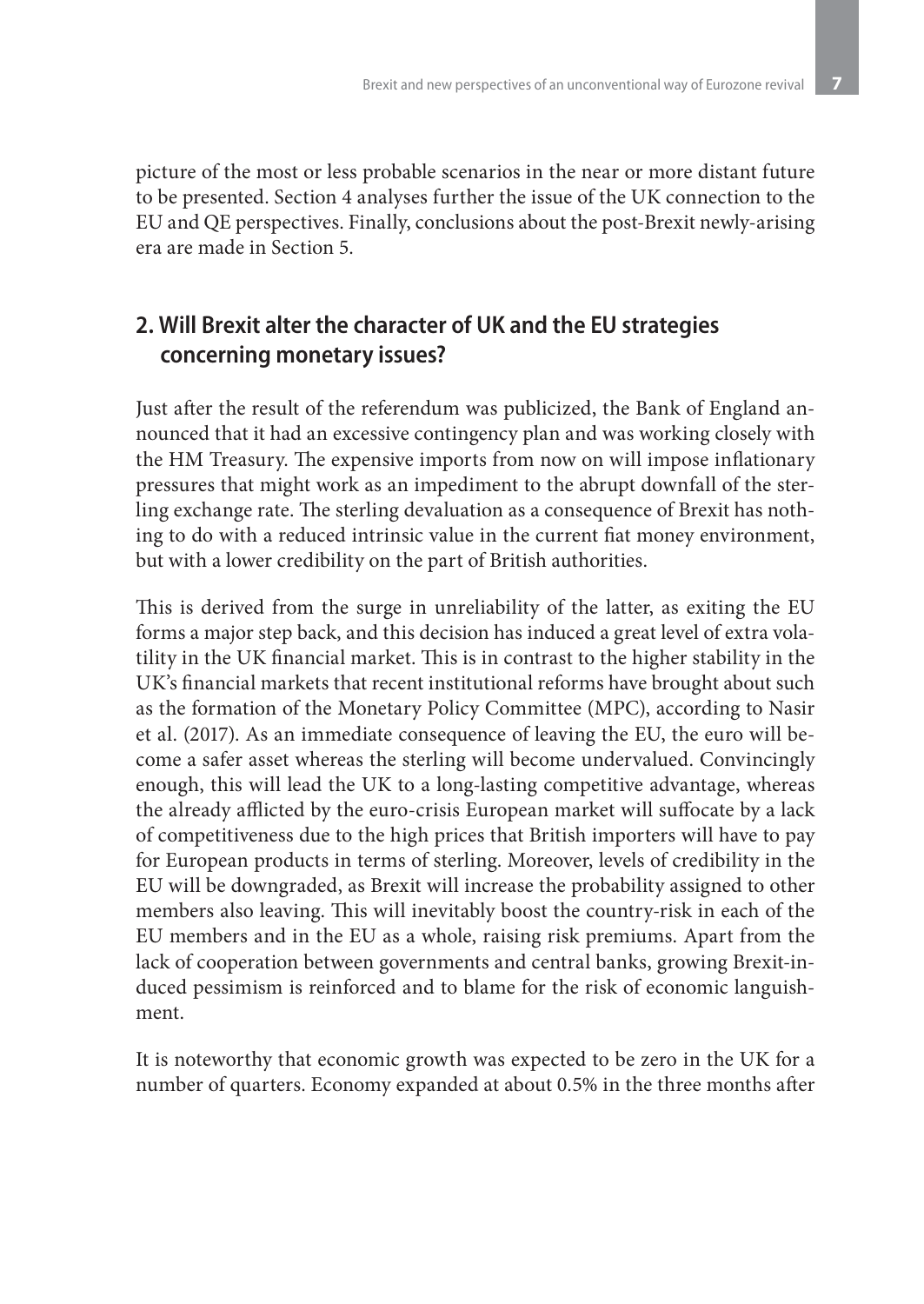the Brexit vote.2 The UK current account deficit equals 7% and a sterling devaluation could highly likely prove beneficial for its curtailing. A steep decline in the value of the sterling though, may induce businesses to take advantage of possible extensive arbitrage revenues and prefer to keep these profits in their pockets. Differently expressed, profit made due to the Brexit-caused exchange rate movements has a high probability of not being reinvested on a low price - high quality policy. This will therefore shrink economic growth. In such an economic recrudescence, the Bank of England would be forced to acquire an intensified quasi-fiscal role by injecting liquidity into the UK markets, probably in the form of a new QE-type round.

Europe's financial capital the day after Brexit, provoked an immense fall in British banks' share prices, especially in large systemic banks such as Lloyd's and Barclays. All this happened in conditions of fear about an imminent credit degradation of the UK by S&P rating agency. Endeavouring a smoother transition to the post-Brexit era, the terms of the UK's leaving the EU should be negotiated in such a way that the benefits from HSBC, Goldman Sacks and JP Morgan building new headquarters in London, would not be wasted for the EU or for the UK.

This is why a term used alongside with Brexit has been "Lexit'', meaning that the UK leaving the EU would also mean the City of London financial centre losing a large part of its status and its leading role in global markets.<sup>3</sup> Although a significant reduction of London's influence on the markets of Germany, France, Ireland or Luxembourg now seems inevitable, the exit should be adjusted by legislation in order for Brexit not to prove catastrophic for either party. The overall downturn in financial markets that made its appearance approximately eight years ago should by no means be repeated.

<sup>2</sup> According to Bloomberg, the UK economy slowed less than economists` forecast in the quarter after the Brexit vote because of a surge in services, providing ammunition for critics of those who warned of a possible fallout before the referendum. See https://www.bloomberg.com/ news/articles/2016-10-27/u-k-economy-proves-resilient-to-brexit-with-hollywood-s-help and https://www.ft.com/content/bab284e4-9c1d-11e6-a6e4-8b8e77dd083a

<sup>&</sup>lt;sup>3</sup> Some economists think that the City of London's high turnover financial enterprises in banking, insurance and asset management will be harmed by Brexit. It is possible that a critical amount of such companies may be transferred to cities such as Paris, Brussels, Amsterdam, Dublin and certainly to Frankfurt, which has the special privilege of having the headquarters of the ECB.

See http://www.ft.com/cms/s/2/f44e8a6e-2f2a-11e6-bf8d-26294ad519fc.html http://www.independent.co.uk/news/business/news/paris-frankfurt-amsterdam-dublin-brussels-new-london-brexit-eu-referendum-global-financial-centre-a7113266.html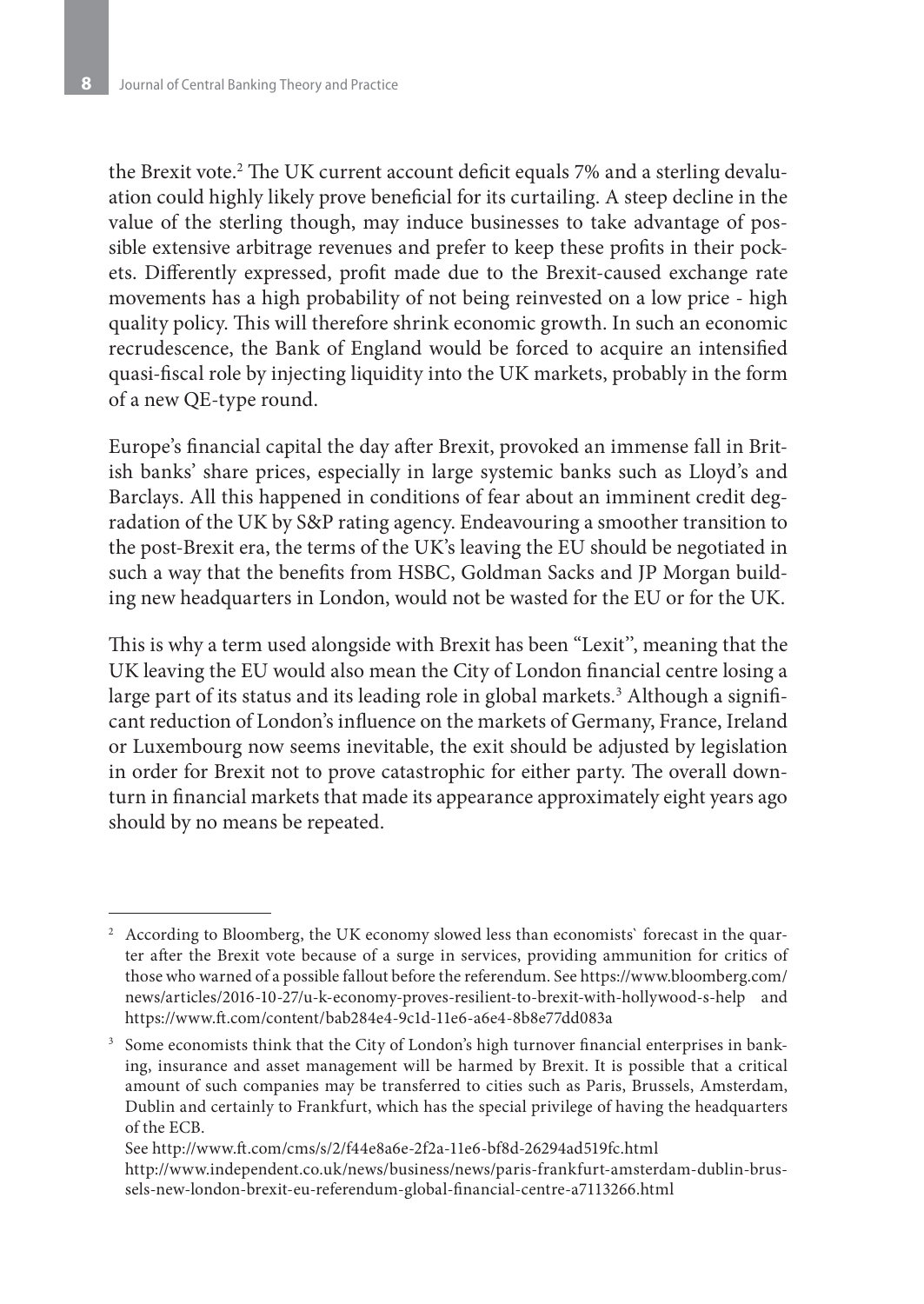It is fairly possible though, that Brexit will have consequences beyond the boundaries of the UK. Apparently, an overvaluation of the yen in relation to the sterling will damage the Japanese economy that is already suffering from high deflationary levels and a very high public debt. On the day following the referendum in the UK, the German 10-year government bond yields fell to a record low of minus 10 basis points due to the immediately activated "flight-to-safety'' sentiment of investors.

On the other hand, the risk of indebted countries (such as Italy, Spain, Portugal and Greece) exiting the European Monetary Union has brought to the surface upward movements of their bond yields, making these regions to be considered even riskier. There is admittedly an easily perceivable risk that higher bond yields discounting equity holdings will reduce the assets' value and increase their liabilities' value. In other words, net values will fall and solvency problems will emerge. A significant example is the UK corporate pension deficit that has widened by £80 million overnight (that is 10 times the annual EU budget contribution).

# **3. Perspectives and consequences after the Brexit**

### **3.1. UK perspectives after leaving the EU**

In 2010-2014, the UK had total exports amounting to the 2.9% of the UK's GDP4 whereas its imports constituted only 2.4% of the GDP. The main sectors of exchanges were vehicles, machines and chemicals that formed about three quarters of the total transactions.

During the last 15 years, more than 20% of the inward European foreign direct investments have been given to the UK even though these had no full access to the EU's internal markets. Their main destination was the UK car industry. After the Brexit decision, it is reasonable that this money could effectively be used to help other European countries, thus depriving British of a significant assistance. On the other hand, the UK will benefit by the fact that after Brexit, British tax-

<sup>4</sup> http://voxeu.org/article/implications-brexit-rest-eu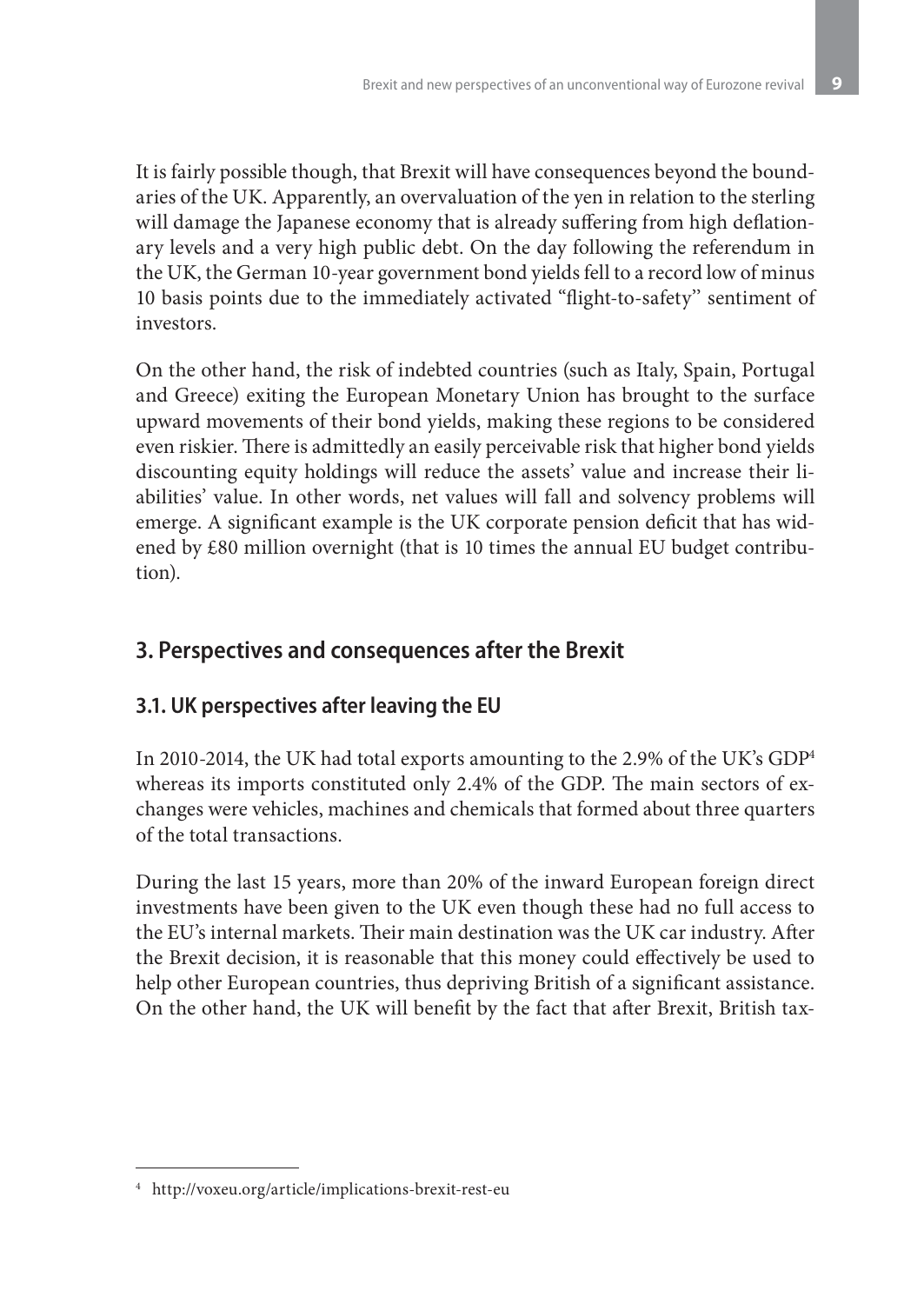payers will not be burdened anymore by contributions to the EU`s overall budget. The UK spent 15 billion euros in 2015 out of a total of 142.1 EU-28 billion euros.5

A scenario strongly promoted by supporters of Brexit is that if the UK were able to abolish all import tariffs after leaving the EU, this could obstruct a significant rise in GDP, perhaps large enough to offset the consequences of a devaluation of sterling. This would be difficult to realize, though.

Moreover, if the depreciation proved to be large enough, tariff reduction would end up having no significant impact overall. This way, consumption and wealth effects emerging by larger and cheaper imports would be counterbalanced by lower income due to a weaker pound. This could turn the other way round if and only if the higher volume of exports was large enough. In addition, Britain's exports to the EU and to other members of the World Trade Organization (WTO) would have to suffer tariffs and be subject to regulation of the WTO. The latter has not managed to liberalize markets as much as the EU, so EU markets would have less access to UK producers.<sup>6</sup>

Unconventional monetary policy is again the most highly estimated candidate to remedy this extensively debatable situation. Quantitative Easing (QE) could provide an additional stimulus in order for the UK to attain economic sanity under the new spectrum of challenges. The further impetus that the UK economy will require may result in lower levels of interest rates, even flirting with a negative sign. This would inevitably pose a threat on building societies that heavily rely on funding by deposits and mainly make mortgage lending. This is why a new round of liquidity-injecting expansionary monetary policy in the form of QE has a high probability to emerge as a solution. The lack of confidence engendered by the Brexit announcement may even call for irredeemable money injections in the form of helicopter money drops.<sup>7</sup>

<sup>5</sup> However, it must be acknowledged that since 1984 the UK has been receiving a refund on a part of its contribution to the EU budget, the so-called *rebate*. See http://news.bbc.co.uk/2/hi/europe/8036802.stm https://www.gov.uk/government/uploads/system/uploads/attachment\_data/file/483344/EU\_ finances\_2015\_final\_web\_09122015.pdf After Brexit the 27 EU member's states must provide a larger amount of money to cover the EU budget. Obviously, this will be achieved through further taxation in each member-state.

<sup>6</sup> http://www.voxeu.org/article/life-after-brexit-uk-s-options-outside-eu

<sup>7</sup> *Helicopter money* is referred to a policy where a government prints money to try to spur growth and get inflation higher. It is an idea based on a metaphor used by the renowned economist Milton Friedman nearly five decades ago and given new life in this century by Ben Bernanke, ex-Fed Chairman.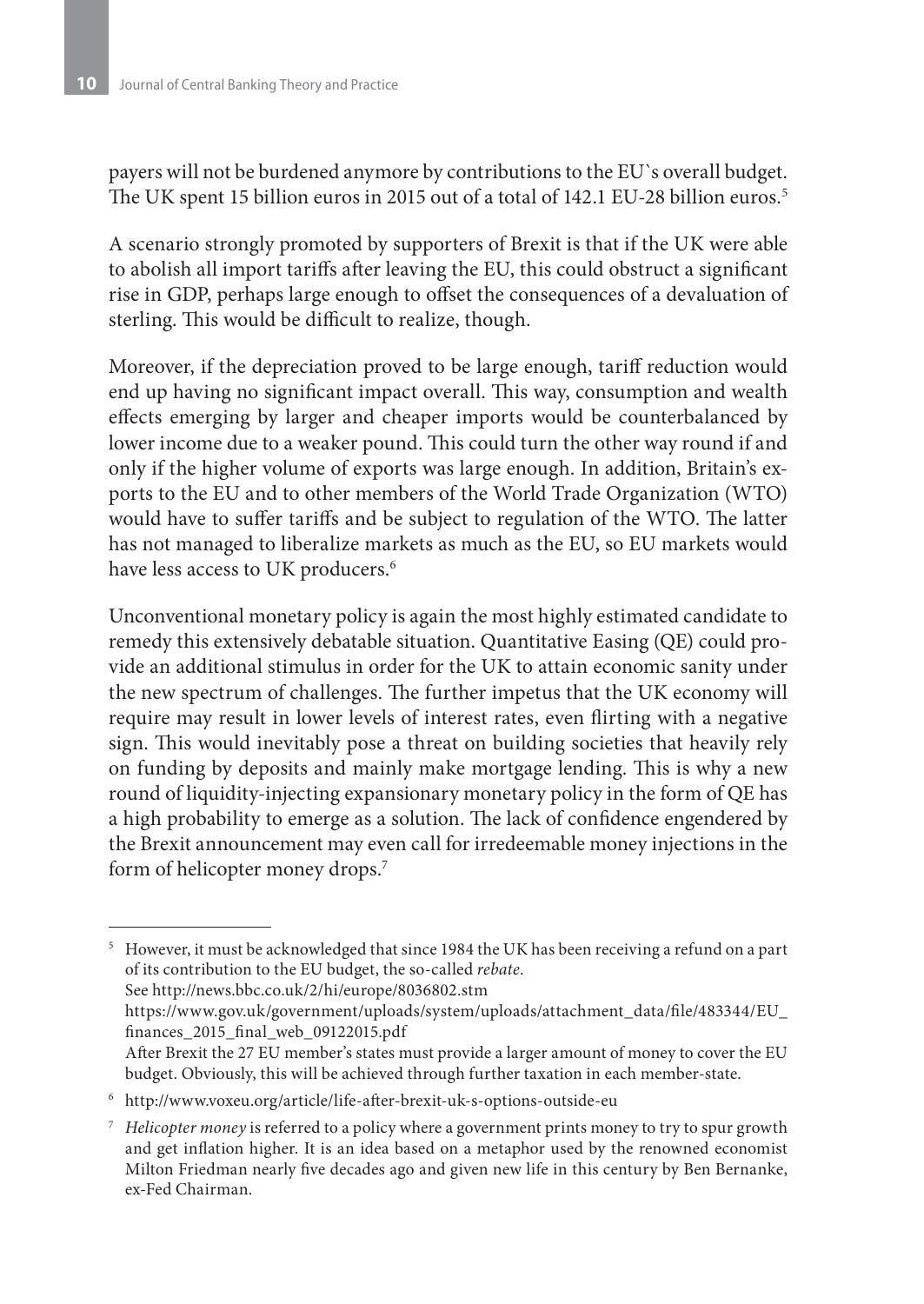Estimations about the new round of QE needs are about £100-150 billion<sup>8</sup>, a little less than half of the aggregate liquidity injections of £375 billion during the past three QE rounds. A probable stimulatory scenario would be expanding the *Funding Lending Scheme (FLS)*, which the Treasury and the BOE initiated in 2012 in order to provide growth-generating liquidity to British banks. Hopefully, this new money would be diffused to reliable enterprises in the form of low-risk credit. It should be noted that leaving the EU renders assets illiquid and urges British investors (including banks) to take on riskier investments in order to achieve higher profits.

The undesired corollary of this is greater instability in the UK financial system. This would form a good reason for the British government to guarantee bank deposits, under the conditions that moral hazard problems could be limited.

### **3.2. European perspectives after Brexit and the ghost of a further Euroexit**

As regards the effects of Brexit on the EU and the EMU, a scenario of an additional level of unconventional monetary practices should be taken into consideration. Nevertheless, it should not be neglected that the UK leaving the EU could affect the embryonic stage of QE where the EU lies in, via most of its channels.

Large-scale asset purchases could be perceived as a sign of a desperate attempt to maintain sanity in the European financial system, after the EU having lost one of its most prominent members. Moreover, due to Brexit, economic agents would tend to prefer holding safer assets (flight-to-safety) in their portfolios, thereby reducing the efficacy of the portfolio rebalancing effect that is favourable for liquidity. Apart from that, confidence would be very low as regards the European perspectives.

The yield curve would not flatten as it should, and asset prices would fall, lessening the so-confoundedly desired QE wealth effect strength. Additionally, conventional forward guidance policy would become highly unreliable due to the aggravation of time-inconsistency problems in tandem with a higher probability of adverse exit shocks showing up. Unavoidably, the potential of further exits from the EU or the Eurozone would make the EMU step more intensely and hazardous into uncharted territory.

<sup>8</sup> http://www.economist.com/news/britain/21701260-britain-faces-months-economic-uncertainty-implications-brexit-bank-england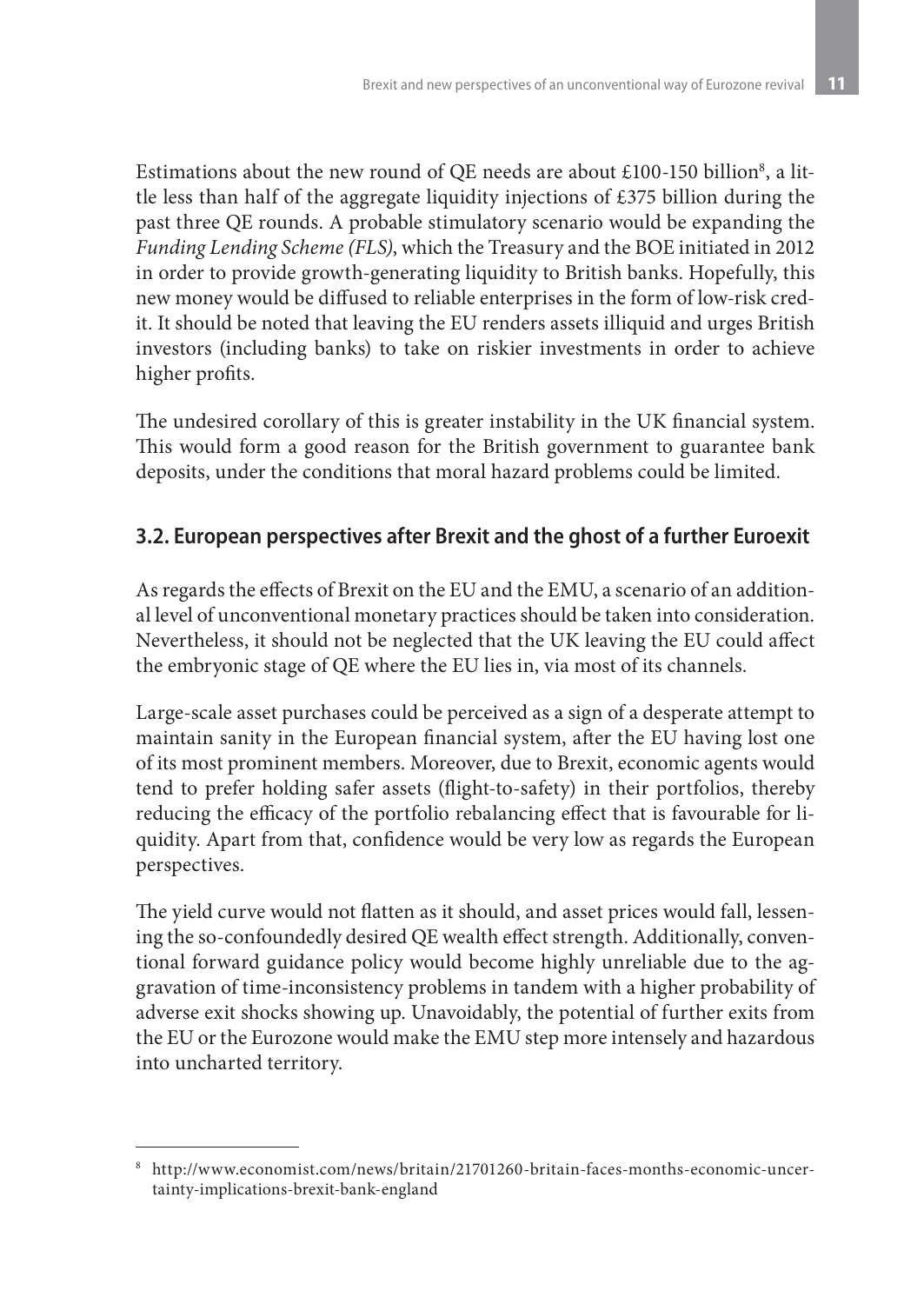Interestingly enough, there is some share of thinking, though not a voluminous one, supporting that Brexit could prove stimulatory for the bank-centric Eurozone (EZ) countries, due to the competitive advantage that would bring for the UK. On the other hand, exports to the UK will be very difficult to conduct. It also has to be taken into consideration that a great decline in the EZ credibility due to Brexit may provoke a need for even more restrictive monetary policies by the ECB and even stricter fiscal policies imposed to European national governments.

This would render sovereign debts even harder to handle and would probably increase incentives to leave the EZ. Due to the non-linearity (domino effect) of motivations to leave a union or abandon a policy rule during a crisis and also due to credibility losses, it is quite possible that a new financial crisis could show up. Consequently, unconventional monetary policies would then become indispensable to a larger degree, even though their efficacy would be lower than before as this would not be the first round of QE.

The EU should not apply its external customs duties on UK goods and services or erect regulations and licenses as impediments in free-trading with the UK. The possibility of imposing material restrictions on the UK's ability to conduct transactions in euros, as well as in euro-derivatives would be extremely harmful. Greater transaction costs between the UK and the EU would bring again a form of returning to barter-like exchanges, reducing the elasticity between trades.

There is a growing fear that Brexit is likely to intensify inequalities between EU members. This would be translated into the remaining members getting a larger share of the European economic activity and a higher burden concerning the participation of each member's participation and contribution in the overall EU's budget, although the smaller of them could be harmed. Bearing in mind that the UK is a net contributor, total income in the EU will fall, and a smaller part of that will be given to poorer countries of the EU. The oligopolistic powers of the powerful European members are likely to be fortified, also strengthening the credibility of the ECB.

On the other hand, southern countries will become even more vulnerable to imposition of the powerful countries' decisions. This has to do with the possibility that the economically strong member-states such as Germany (which will strengthen its main position as the main economic steam-engine of the EU after Brexit) may be less willing to negotiate concerning the alleviation of austerity measures as far as the weak economy EU member states such as Greece are concerned. Why? Because, according to some thinkers, after Brexit, any more reluctance and "tolerance" by the strong EU members, which so far have heavily sub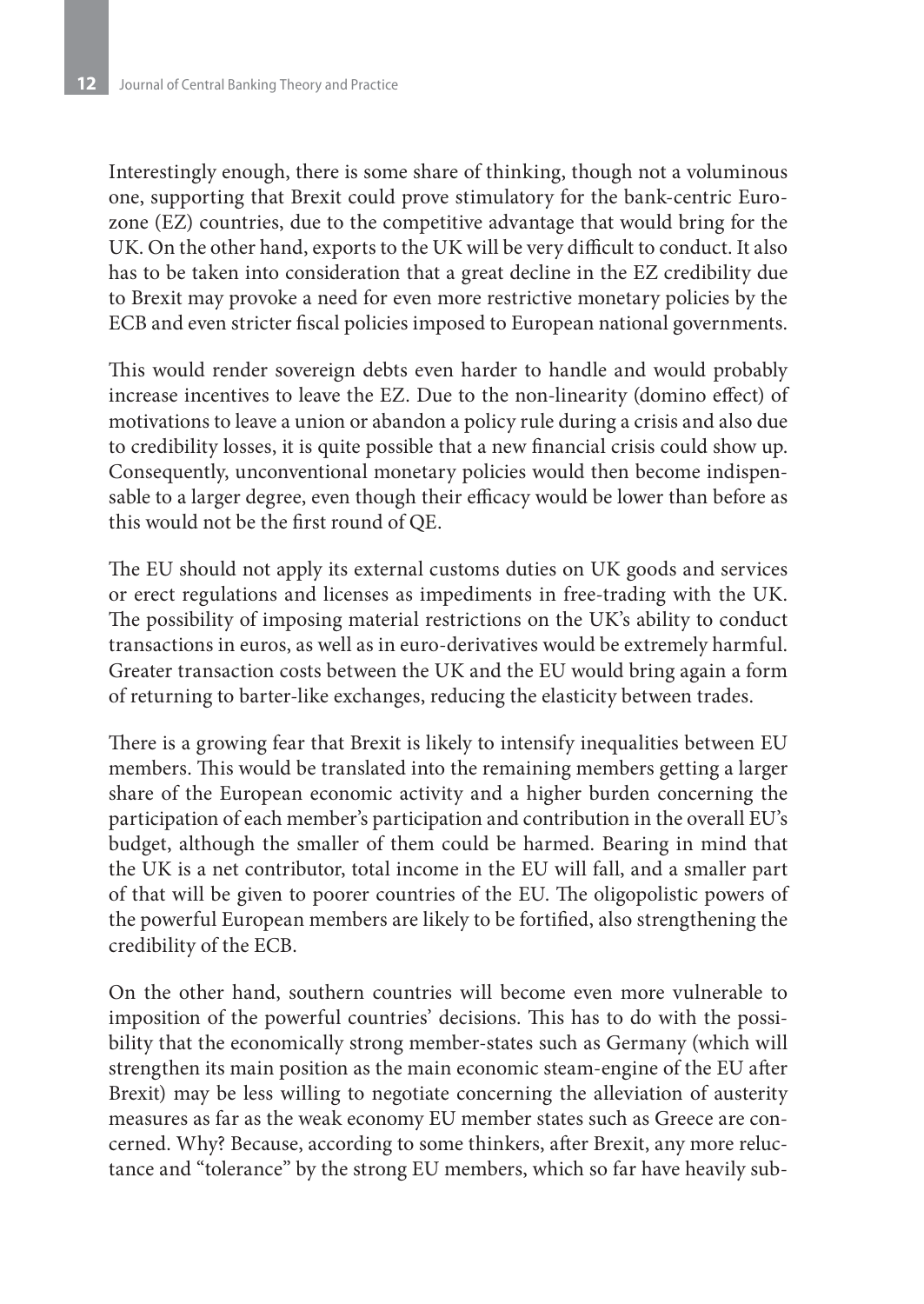sidized (through their own taxpayers) the financial mechanisms of the *European Stability Mechanism (ESM)* and the *European Financial Stability Facility (EFSF)* may be regarded as a sign of weakness.

So far, concerning the EMU and ECB realities, "chicken game" strategies have proven ineffective when trying to be implemented by the economically weak to the strong member states. The recent July 2015 failed Greek government plans to make the EU institutions and the IMF accept its own terms during negotiations with the EU Commission, the EMU and the IMF before the establishment of the 3rd Greek MoU of July 2015 (which was finally accompanied by an 86 billion bailout package under the aegis of the EU institutions and the IMF) is proof of such a view $9$ 

But there is also another extreme possibility: in order to show a sign of strength, unity and no affection by Brexit, the rest of the economically strong EU members states (Germany, France, etc.) may "overdo" it in the sense of demanding more and more austerity measures to be undertaken by the governments of the economically weak member-states, as an exchange for agreeing to contribute to any kind of future bailout packages under the aegis of the ECB. This may seem to be a "carrot and stick strategy": any more lending may materialize providing that weak states accept harsher austerity measures (which are, of course, part of further strict neoliberal economic doctrines, if seen from a wider economic policy perspective).

What such a policy may not seriously takes into account is that it carries the risk of further possible Euroexit scenarios, as a self-fulfilling prophecy: the economically strong EU members may think that since there is a possibility of exit on the part of many EU economically weak countries, the latter must be threatened by further economic measures<sup>10</sup>, and then succumb to their fears, in order to adopt more "realistic" (austerity) economic policy strategies on the national level. But such a strategy, if it can be imposed by the strong members on the weak ones, does not seriously take into account the fact that austerity measures cannot be acceptable forever by people in the EZ member-states and particularly by the citizens in countries with already harmed economies such as Greece, Cyprus, Italy, Spain, Portugal etc., i.e. the southern EU member-states. The politico-economic "prestige" of the EU in these countries may further erode in a critical level, which might finally lead to a new exit case such as Brexit.

<sup>9</sup> On this issue concerning the Greek case see http://www.ft.com/cms/s/0/0b340146-b20e-11e4 b380-00144feab7de.html and Kyriazis and Economou (2016).

<sup>&</sup>lt;sup>10</sup> However, we avoid calling them "sanctions".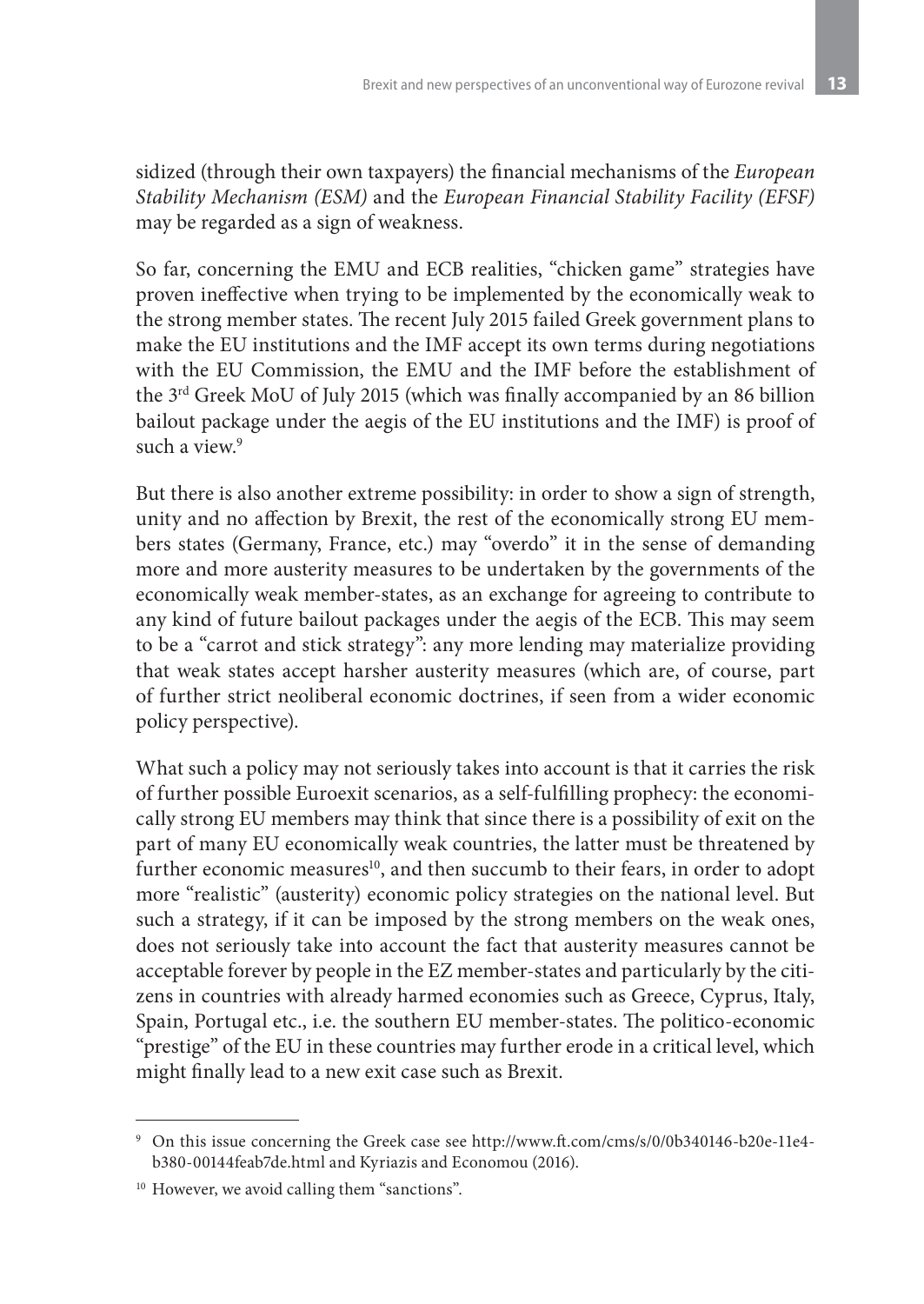Thus, we argue that if EMU austerity policies are finally strengthened in the short-, or even long-term, then European countries with high sovereign debts (such as those mentioned above) would become even more motivated to leave the Eurozone or even the EU. This is why a new financial "remedy" might be a tangible solution: a round of QE has to be implemented by the ECB. Although the UK was not part of the Eurozone, its being a member-state of the EU was undoubtedly a major influence on power-sharing inside and on the credibility of the euro area. Major economists such as M. Friedman (2005) have supported monetary expansions such as helicopter money drops and considered them highly effective.

As it has already been mentioned above, until now, the Eurozone has created the European Stability Mechanism and has introduced the *Outright Monetary Transaction Scheme* (OMT) in order to handle the financial crisis. Additionally, it has imposed stricter surveillance legislation in order for a banking union to become feasible. This framework has to be further strengthened in the wake of the EU not having the UK as its member.<sup>11</sup>

A good point about the Eurozone is that the extensive regulation has left little space for national governments to influence European decision-making and to threaten the monetary and fiscal cohesion inside the EU. Unfortunately, the Macroeconomic Imbalances Procedures (MIP) have not been very effective in confronting the Current Account Imbalances. Neither was the Single Supervisory Mechanism reform effective for banks. Moreover, the Stability and Growth Pact and the *Treaty on Stability, Coordination and Governance* in the EMU (also called the *Fiscal Stability Theory*) that followed, has resulted in an even more complex framework and failed to provide a set of transparent and applicable rules. This lack of credibility in the EMU, combined with Brexit, raises concerns about one or more indebted countries leaving the EMU.

Bearing in mind the greater propensity to exit that EMU-members present because of the increasing burden of fiscal, economic and financial constraints, immediate fire-fighting measures should be taken. Another exit from the EU would

<sup>&</sup>lt;sup>11</sup> The European banking union is an important step towards a genuine Economic and Monetary Union because it will allow for the consistent application of EU banking rules in the participating countries. The new decision-making procedures and tools help to create a more transparent, unified and safer market for banks. See https://www.bankingsupervision.europa.eu/about/ bankingunion/html/index.en.html

The procedure towards a banking union has already started. However, there is still an open issue of offering guarantee to all banks throughout the EU, meaning that if a bank in a member state faces problems, deposits of its depositors are still not guaranteed by a pan-European Banking authority.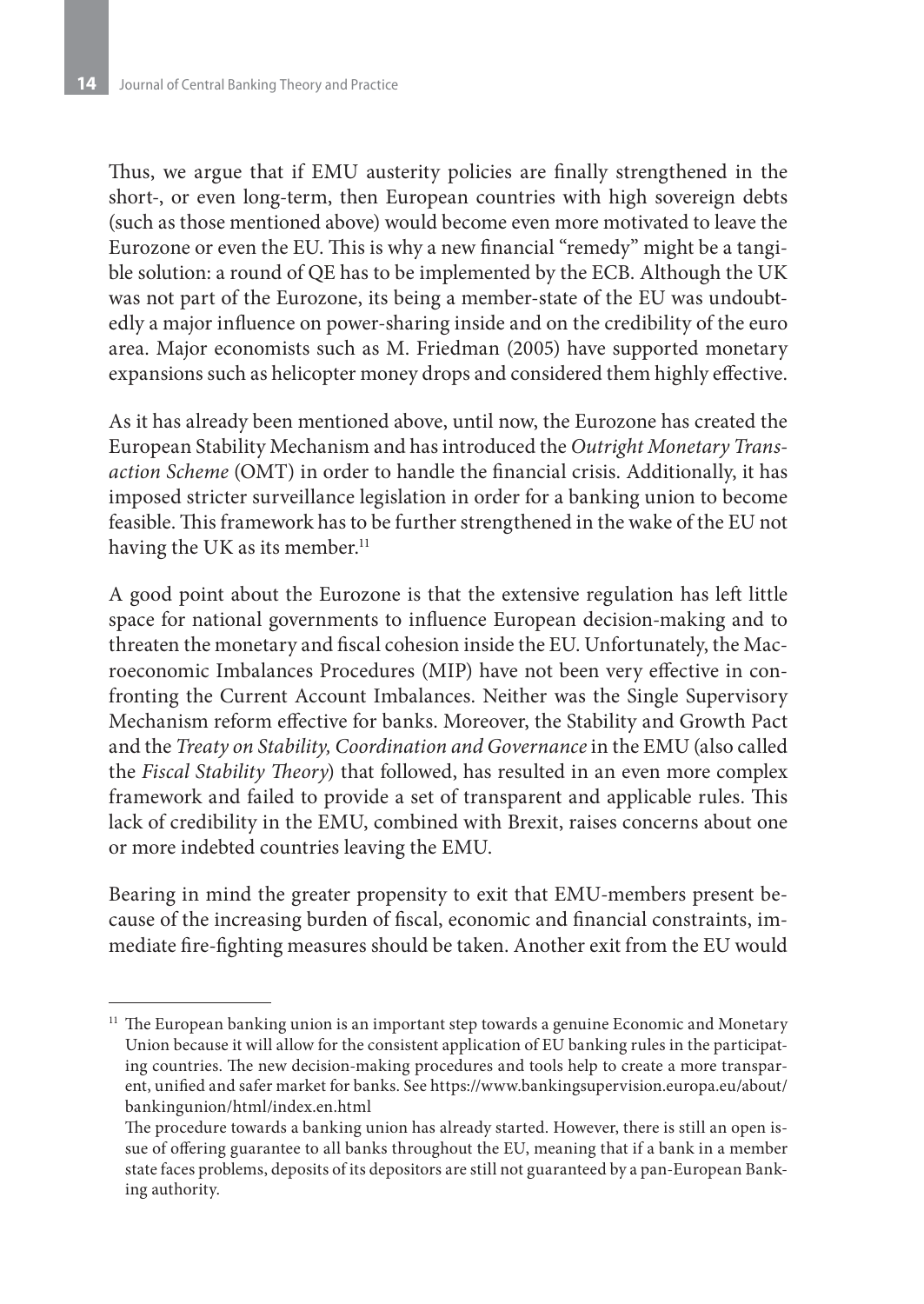be a major shock to the world's trade and credit, because the trust in the EU could never be betrayed without profound moral and economic reactions. The UK, having made the first step towards instability of the EU, a possible not easing of austerity would lead the Eurozone members out of the Eurozone, by a much greater probability. Brexit will likely cause "beggar-thy-neighbour" phenomena due to the devalued sterling, as the UK trading partners will lose if devaluations are seen as a zero-sum game, which is often the rule. The same thing would go if another member left the EU or the Eurozone.

#### **3.3. Is there a remedy? Towards a more flexible ECB monetary policy?**

Not surprisingly, there could be a clear way for a policy of "cheap money" to become a remedy under these adverse conditions. Brexit has fortified the increasing consensus that debt forgiveness is more necessary than ever, no matter if this would be proper through moral lens.12 The acrimonious debate about the restructuring of southern European countries' sovereign debts should be done with respect to the dual mandate of the EMU about low inflation and non-mutualization of government debts.

A compromising solution leading to looser fiscal restrictions imposed by the EU, combined with an easier EMU monetary policy, could lead to a wealth increase even for indebted countries (Del Negro and Sims, 2015) and help to render the EU tissue tighter again. On the contrary, low growth remaining in this particular moment of time could increase economic inequalities and austerity and thus, strengthen Euroscepticism and eventually it will possibly lead to the fragmentation of the EMU and the EU.

The trilemma of Pisani-Ferry (2012) makes its appearance once again, highlighting the great difficulty in attaining at the same time a European fiscal union, a European banking union<sup>13</sup>, and the ECB acting as the lender of last resort for sovereigns. A government debt restructuring would have devastating consequences for the banking system, because of banks' great exposure to their countries' sovereign debt. Public money should not be the first, not even the last means of supporting the banking system. Sharing of risks should be realized in early stages

<sup>&</sup>lt;sup>12</sup> For example, Peter Bofinger (University of Wuerzburg), economic adviser to the German government is in favour of an extra debt relief in favour of the Greek economy. See http://www. bloomberg.com/news/videos/b/f42f9b6d-ef1c-41b0-bd66-0457e639055b

<sup>&</sup>lt;sup>13</sup> For the creation of a Fiscal Union in the EU see, inter alia, Bordo et al. (2011) and Fuest and Peichl (2012). For the European Banking Union see, inter alia, de Quiros (1999), Beck (2012), Goyal et al. (2013) and Schoenmaker (2015).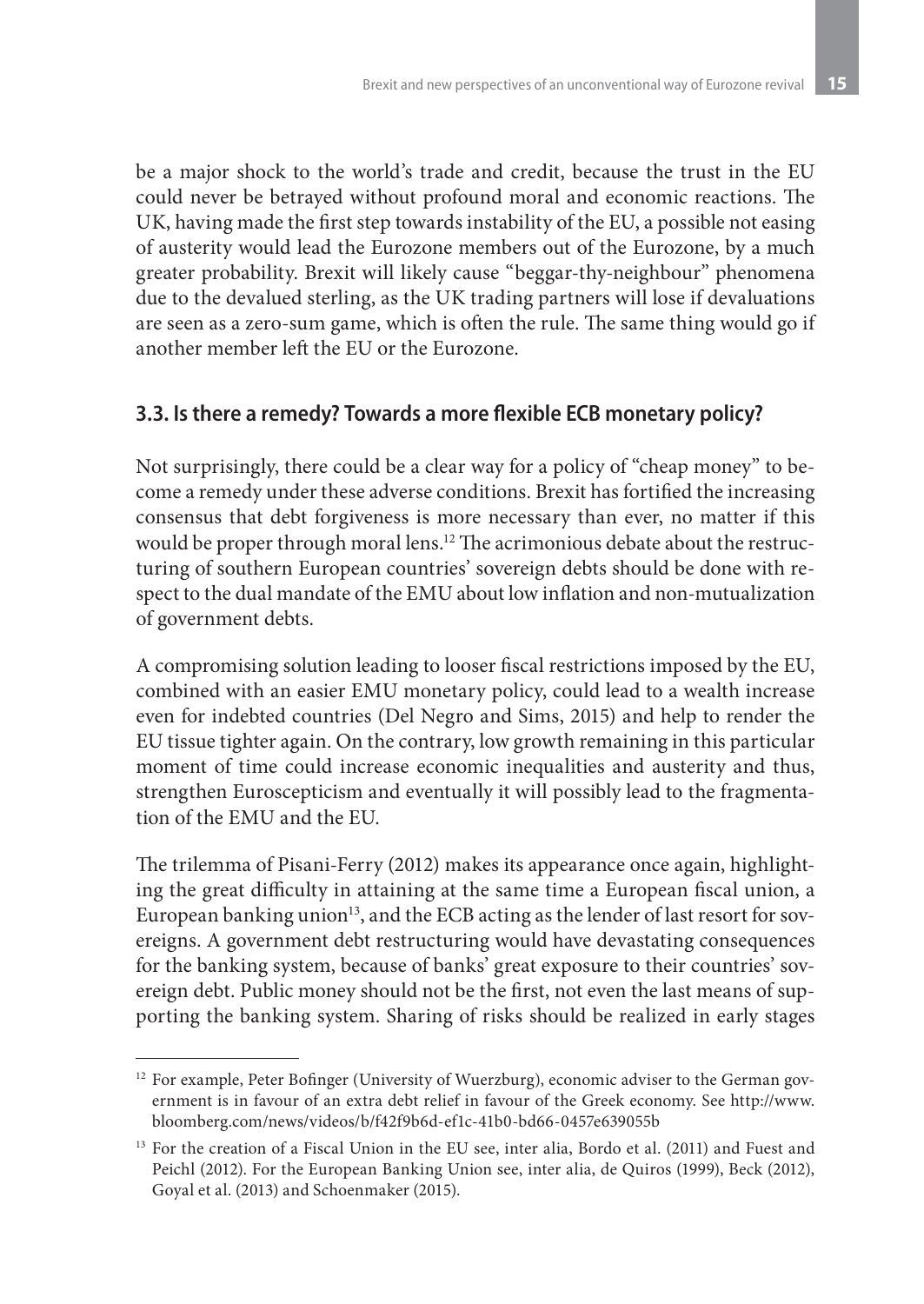and in proportion to each country's share in the ECB's capital, in order for the risk-sharing to become as less unfair as possible, and decision-making as regards debt-mutualization to be characterized by the highest possible degree of unanimity.

## **4. UK connection to the EU and QE perspectives**

It has to be taken into consideration that, since the onset of the financial crisis, the UK has created the *Financial Policy Committee* and the *Prudential Regulation Authority* of the Bank of England and the *Financial Conduct Authority*. The BOE is responsible for ensuring financial stability in the UK and is accountable to the Parliament.

The UK leaving the EU will reduce financial openness and shrink the UK`s financial system, but will leave it with a lower level of complexity and less vulnerable to external shocks. Legislation and regulatory matters will increasingly become a British responsibility, thereby reducing the credibility the UK financial system had as an EU-standardized safe system. Special attention should be attributed to the great extent of interdependency between the UK and the EU, as half of the former's trades (worth approximately 30% of the UK's GDP) are conducted with the latter. Two-thirds of European imports of the UK are from Germany and it is noteworthy that the spreads margin reflecting the safety ratings difference between the two countries will be considerably increased.

Regarding labour dynamics, the stricter legislation will also be an impediment for the growth of the British economy. It should be kept in mind that about 1.3 million British people live and work in the EU, whereas 3 million European people live and work in the UK. It is reasonably expected that labour rigidities will provoke dysfunctions in the goods, services, capital and labour markets by reducing the UK's economy and its market size, and lowering competition.

The matching of capital and labour will become costly in the UK and British enterprises will conform to a poorer level of specialization and shrinkage in the Research and Development sectors. Migration flows will be restricted due to the loss of EU citizenship in the UK, so capital mobility will lose its primary lubricant. Microprudential and macroprudential policy set by the Bank of England will be less influenced by EU laws<sup>14</sup>, thus bringing lower credibility in the financial system, despite EU regulations not being considered as strict ones. It is remarkable

<sup>&</sup>lt;sup>14</sup> http://www.bankofengland.co.uk/publications/Documents/speeches/2015/euboe211015.pdf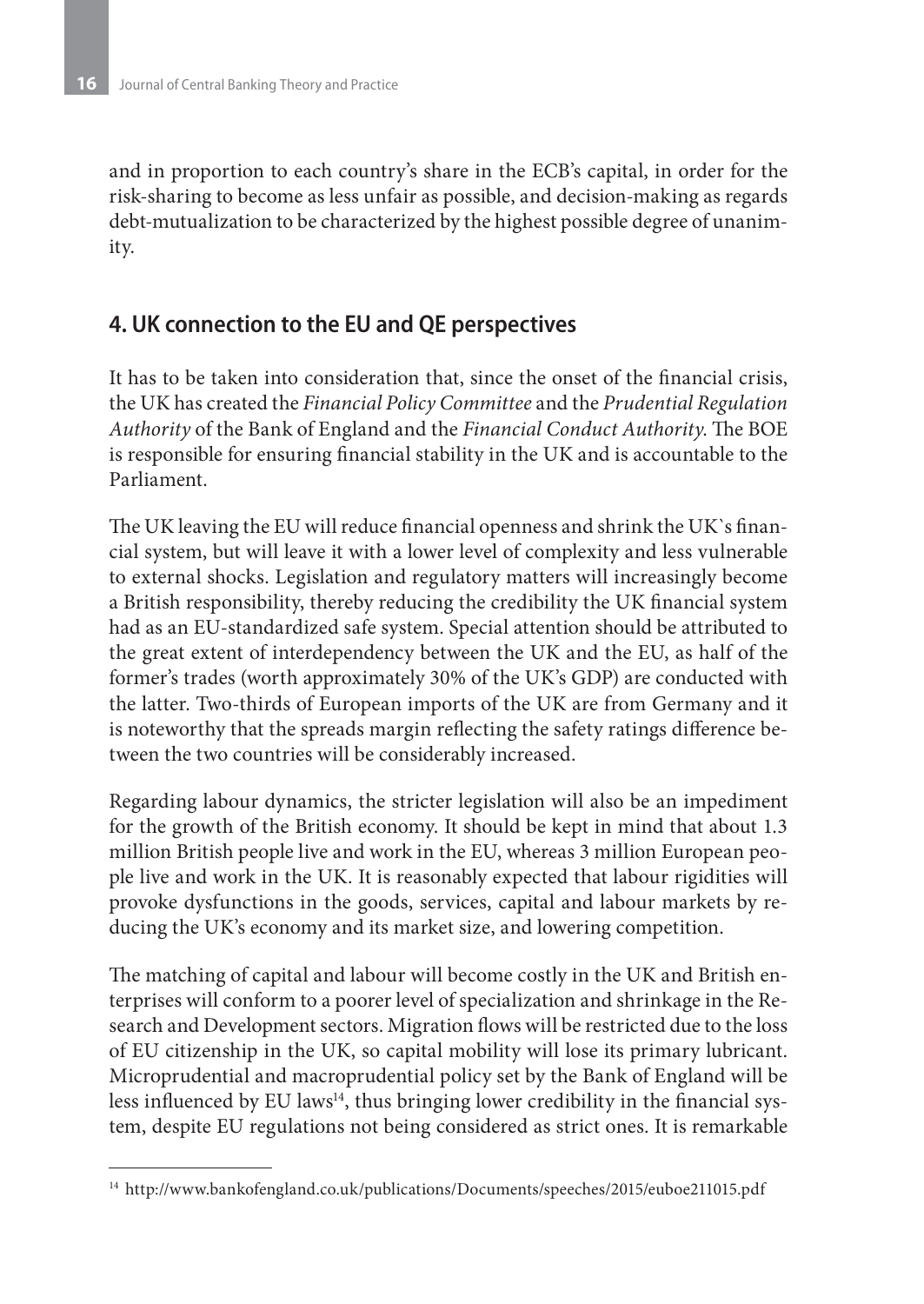that since the subprime crisis occurred, the UK credit default swap premiums (which constitute a measure for the bank credit risk) with comparison to the EU ones, have risen significantly and not fallen thereafter. This suggests a high level of interconnection between the two areas. Moreover, a non-negligible part of the UK's relationship with the EU's risk is expected to remain intact because the adoption of the OECD's Code of Liberalization of Capital Movements does not leave wide possibilities of policy differentiation between members and nonmembers of the EU.

Thus, a new and more substantial round of QE in the Eurozone could probably urge investors to increase their demand for substitutes such as UK and US government bonds, thereby increasing UK's bond prices and lowering their yields. This would stimulate inflationary pressures inside the United Kingdom. On the other hand, Brexit could accelerate the UK transition towards a new phase of QE in order to boost the British aggregate demand. Utilization of the Funding for Lending Scheme (FLS) could be used once more in order to reduce funding costs in the UK, with the cost of inflationary pressures showing up. QE actions adopted by the Bank of England could bring beneficial effects not only for the UK but also for the EU because fewer shocks from the former could hit the latter. The same can be said for the other way round.

Further unconventional monetary measures, such as helicopter money drops in the UK should be extensively examined regarding their efficiency. Although permanent money injected into the UK economy would stimulate a more effective economic spur, the credibility of the UK's authorities would be seriously afflicted, despite being already hurt due to Brexit. No matter what, the amplitude of credibility loss should not surpass a critical level where foreigners' mistrust regarding the UK would become irreversible.

In other words, helicopter money drops should not be preferred, or at least should not be realized in a great extent. On the other hand, unconventional monetary policy in the form of long-term asset purchases could indeed be effective. This is because it could be seen as a brand new expansionary policy episode in the freshly-started post-Brexit era. This way it would not be subject to the more or less formed expectations' constraints. Differently said, the new shock that Brexit provides could alter investors' beliefs about the UK economic policy, so that the restructuring of the UK financial sector could provide with increasing efficiency levels the new round of unconventional policy.

As regards the EU, perspectives for a larger risk-sharing of national sovereign debts could become more and more welcome under conditions of the larger risk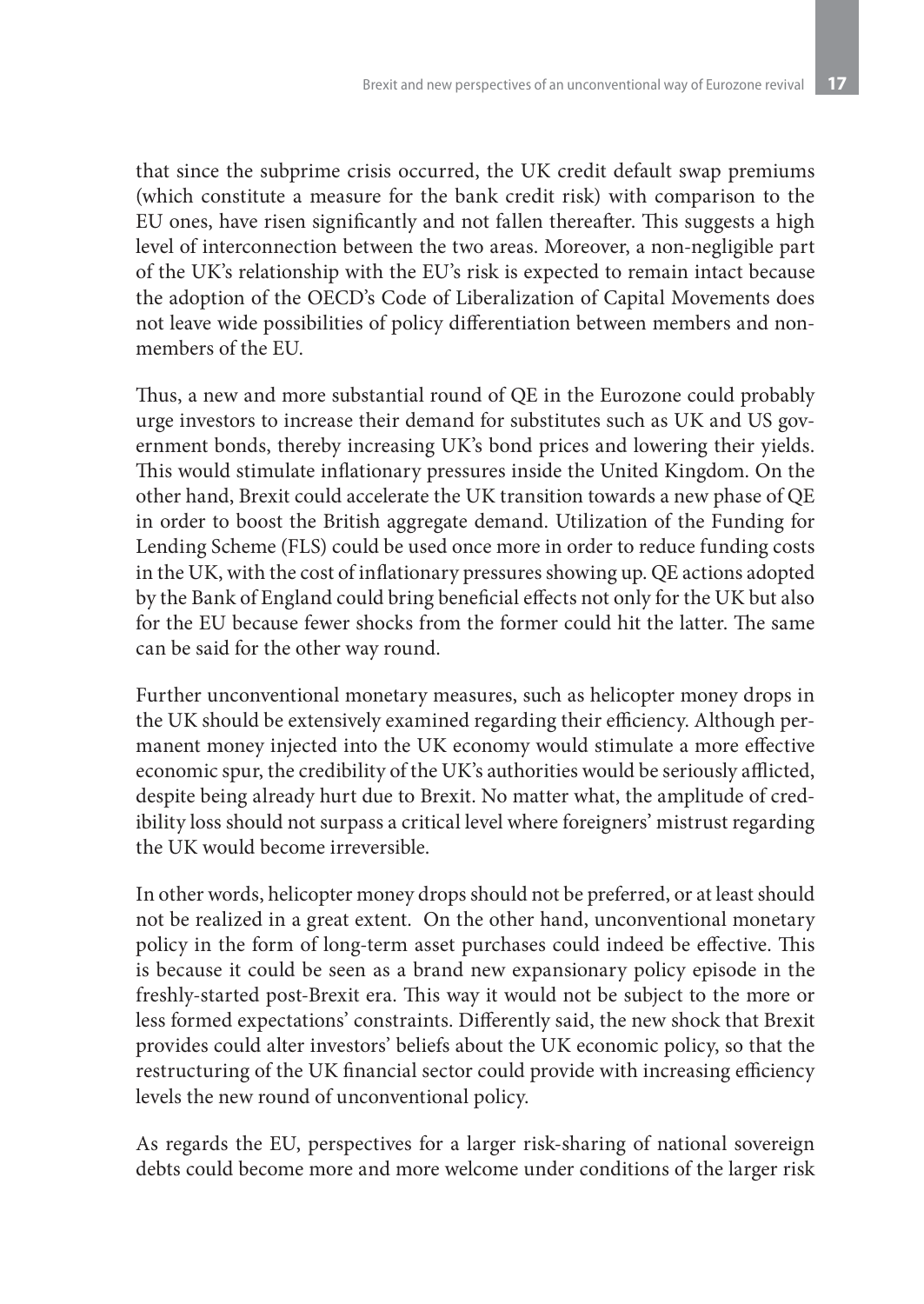of an EU crack that Brexit has imposed. The so-desired achievement of a European banking union and a capital markets union in the EU could become more easily reached after Brexit, as the UK was never affirmatively positive about its willingness to be totally integrated in the European construction. Most probably, in the short-run, volatility will have high levels previously considered as outliers to become regularity, both for the UK and the EU.

In the medium-term however, when the EU becomes more focused outside the UK as the EU financial centre, it can render stronger and more unified than before. It can barely be doubted that one of the prerequisites of the longer-term viability in the EU is its cohesion. Quantitative easing measures could look as one of the appropriate solutions to healthfully strengthen the bank-centric character of the EU in order for better days to come. The powerful members of the EU and the Eurozone would probably again be opposed to a substantial level of money injection in fear of further moral hazard motivation evoking. Even though they should not forget that the word "pay" has its origins in the verb "to pacify".

But "pay" in the sense of creating money through QE or helicopter QE mechanisms may also be the remedy for creating jobs, if exercised prudently and not excessively by the monetary policymakers in the EU-27 and the UK, may increase people's wealth and the overall consumption, especially in those economies being under economic recession such as Greece, thus creating the opportunities for a gradual economic recovery and growth (while also facing deflation and austerity policies which harm the social cohesion throughout the EU).

Admittedly, there is enough room to support that the pacification between parts of the same body that QE policies can provide could be a way to come up against the double hurdles that the debt crisis and Brexit have engendered.

#### **5. Conclusions**

The shock from the decision of the British people to leave the EU was most likely not anticipated. It was a crucial historical benchmark which may critically undermine the planned EU integration since the UK still plays a major role in global economic and geopolitical affairs.

Views in favour of Euroscepticism, have emerged recently very rapidly with strong momentum, mainly due to austerity policies (being implemented by most of the European Union members including the UK government policymakers) that have undermined socioeconomic cohesion in these countries. We argued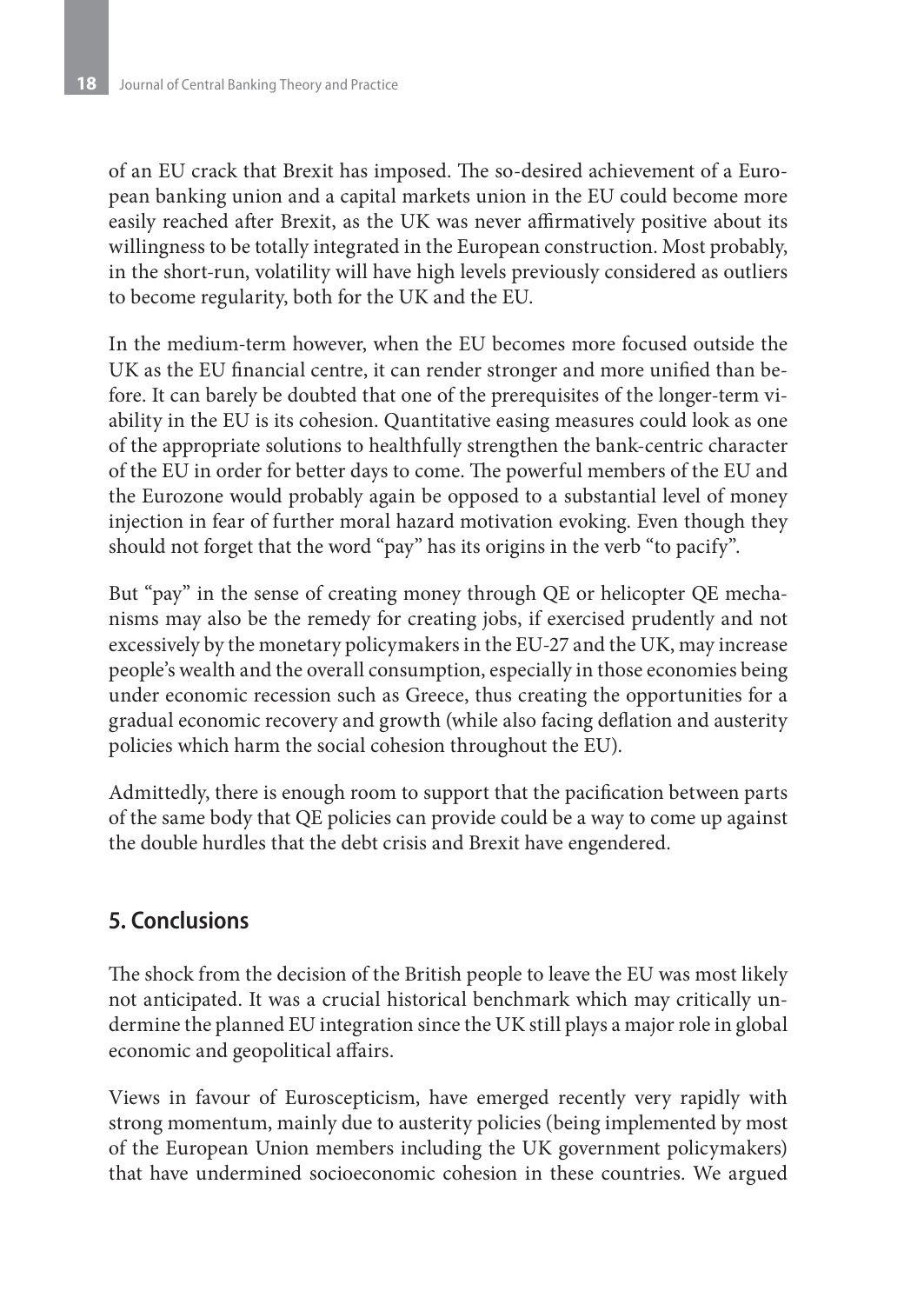that this situation is strongly related to the mixture of monetary policies that are exercised by the ECB, the Bank of England, and the rest of the EU-member states` banks. We have also argued that due to this situation, QE policies could possibly find a way to usefully re-emerge as an arrow in the quiver of monetary authorities in order to stimulate economic recovery, both in the UK and the EU. The strong connections of the latter to the former may become looser than in the pre-Brexit era, though a significant degree of interdependence will continue to exist.

Liquidity injecting, without causing serious harmful effects on the credibility of the monetary authorities in their areas, would constitute the ideal solution. Arguably enough, this could only be offered by unconventional monetary policies, such as large-scale asset purchases of a non-permanent character so as to restrain moral hazard incentives.

This paper has looked at the current circumstances through the lens of the UK's relationship with the EU. According to our view, risk-sharing of European sovereign debts is likely to induce the desired pacification and cohesion in the EU and the EMU, whereas it should be noted that the UK is in need of urgent stimulatory liquidity-providing actions due to Brexit. We hope that this analysis and our suggestions may open a vast future area of research and discussion that our paper will help to promote.